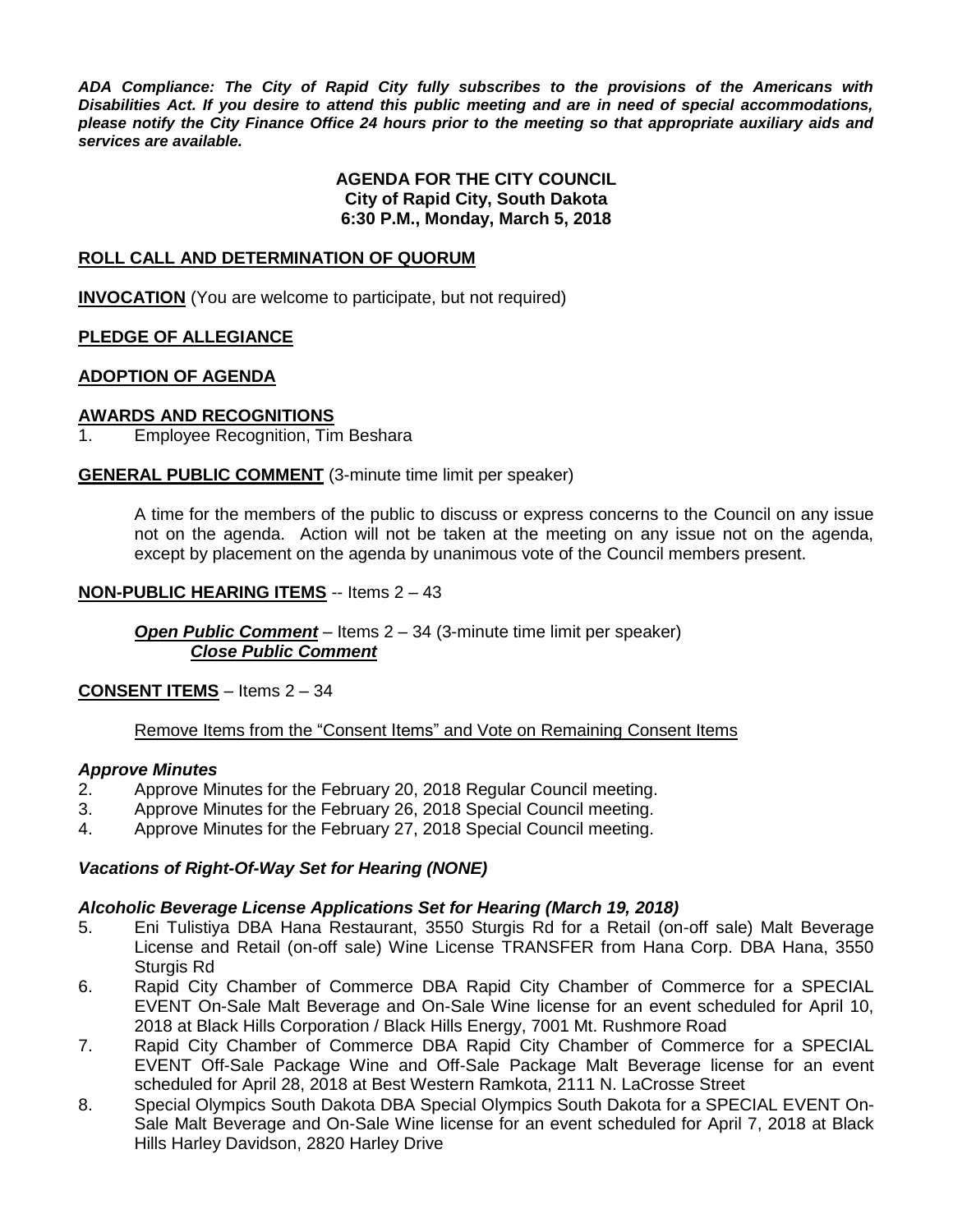# *Public Works Committee Consent Items*

- 9. PW022718-01 Approve Change Order #4F to Scull Construction Services for Fire Station 5 Improvements, Project No.12-2073 / CIP No. 51158 for an increase of \$1,126.51.
- 10. PW022718-02 Approve Change Order 2F to Muth Electric, Inc. for Elk Vale Road & Minnesota Street Traffic Signal Improvements, Project No. 16-2352 / CIP No. 51047 for a decrease of \$7,153.55.
- 11. PW022718-03 Authorize Staff to Advertise for Bids for 2018 Street Patching, Project No. 17- 2411 / CIP No. 50844. Estimated Cost: \$300,000.00.
- 12. PW022718-04 Authorize Mayor and Finance Officer to Sign an Agreement between the City of Rapid City and FMG Engineering for Professional Engineering Services for Perrine and Unnamed Tributary Drainage Basin Design Plans (DBDPs) Amendments – Phase 1, Project No. 18-2430 / CIP No. 51189.1 in the amount of \$46,918.00.
- 13. PW022718-05 Authorize Mayor and Finance Officer to Sign Letting Authorization, Utilities Certification, and Right-of-Way Certification for City Project No. 14-2170 / CIP No. 50866, State Projects NH 0044(00)45 PCN 0515 and P 1774(00)06 PCN 02SF.
- 14. PW022718-06 Approve Acceptance of Infrastructure for Haines Avenue Water and Sewer Extension, Muth Properties - DEV17-1356.
- 15. PW022718-07 Authorize Staff to Purchase one (1) 2018 Dodge Ram 1500 4x4 Extended Cab Short Box Pickup. Liberty Superstore will honor the state bid #17149.
- 16. 18TP002 Acknowledge the 2017 traffic Count Book.
- 17. 18TP006 Acknowledge the 1-90 Exit 61 to Exit 67 Corridor Study Final Report.
- 18. PW022718-10 Authorize Mayor and Finance Officer to Sign Midco Business Service Orders for increase in bandwidth to improve internet access at the following locations: 1901 Mt. View Road (Cemetery Office) - \$260/month; 515 West Boulevard (Parks and Rec Office) - \$280/month; and 625 Jackson Boulevard (Meadowbrook Golf Course) - \$275/month.
- 19. PW022718-11 Authorize Staff to Advertise for Bids for Parks Parking Lots Improvements, Project PR18-2408.

# *Legal & Finance Committee Consent Items*

- 20. LF022818-06 Approve Resolution No. 2018-021 a Resolution Supporting the Principles of the Convention on the Elimination of All Forms of Discrimination Against Women (CEDAW).
- 21. Acknowledge the Following Volunteers for Worker's Compensation Purposes: Jami Carpenter (Parks & Recreation), Demetrius Ross (RSVP+)
- 22. LF022818-01 Acknowledge December 2017 Sales Tax Report
- 23. LF022818-02 Approve Resolution No. 2018-017A a Resolution Fixing Time and Place for Hearing on Assessment Roll for Sidewalk Repairs SWK16-2344
- 24. LF022818-03 Acknowledge January 2018 General Fund Cash Balance Report
- 25. LF022818-07 Acknowledge FY2017 Annual Financial Report
- 26. LF022818-04 Approve Resolution No. 2018-018 Creating New Positions of Civic Center Scheduling Coordinator, Civic Center Technician Assistant, and Assistant Public Works Director
- 27. 18TP010 Authorize Mayor and Finance Officer to Sign the Professional Services Agreement with KLJ, Inc. for the East Rapid City Traffic and Corridor Analysis Study in an Amount not to Exceed \$183,066.05

# *CIP Committee Consent Items (NONE)*

# *Community Planning & Development Services Department Consent Items (NONE)*

# *Bid Award Consent Items*

28. No. CC030518-02.1 – Award Current Model Year Tandem Dump Truck for the Water Department / Utility Maintenance Division to Eddie's Truck Sales/Northern Truck Equipment in the amount of \$141,898.00 as the bidder with no deviations to the specifications.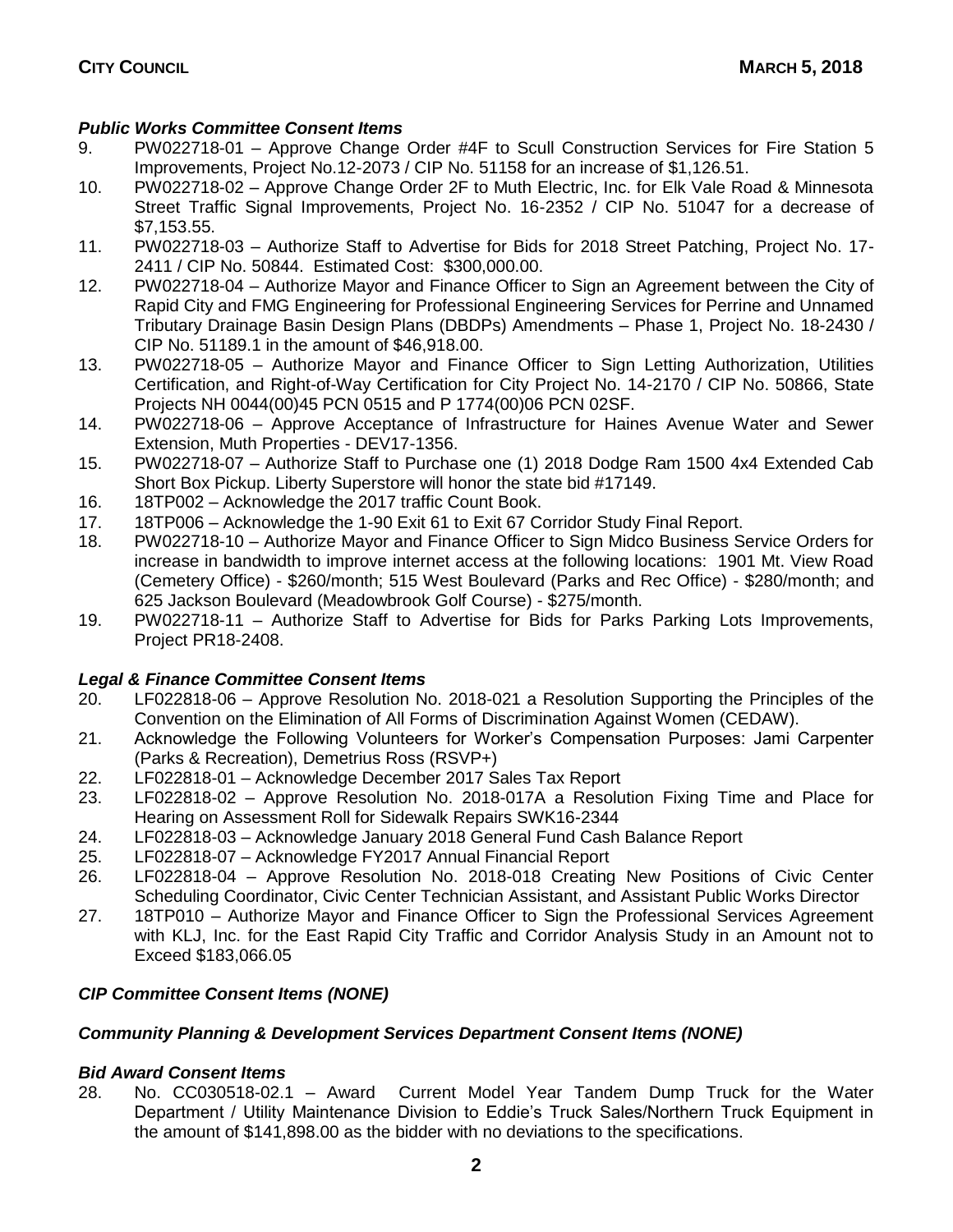- 29. No. CC030518-02.2 Award Current Model Year Tandem Dump Truck for the Water Reclamation / Storm Drainage Division to Eddie's Truck Sales/Sanitation Products in the amount of \$145,863.00 as the bidder with no deviations to the specifications.
- 30. No. CC030518-02.3 Approve award of total bid for E Saint James and Cherry Pavement Rehabilitation Project, Project No. 17-2417 / CIP No. 50549 opened on February 27, 2018 to the lowest responsible bidder J&J Asphalt Company, in the amount of \$238,521.00.
- 31. No. CC030518-02.4 Approve award of Total Bid, contingent on South Dakota State DENR concurrence and approval, for East Rapid City Water Expansion Mesa View Estates Subdivision, Radar Hill Road and Morris Lane Water Extensions Project , Project No. 14-2198 / CIP No. 50964.F opened on February 27, 2018 to the lowest responsible bidder, Highmark, Inc. in the amount of \$720,384.82
- 32. No. CC030518-02.5 Approve award of Total Bid for Omaha Trunk Sewer Replacement First Street to Maple Avenue, Project No. 17-2423 / CIP No. 50878.1 opened on February 27, 2018 to the lowest responsible bidder Highmark, Inc., in the amount of \$1,099,467.12.
- 33. No. CC030518-02.6 Approve award of total bid for Concrete Repair Project Sheridan Lake Road, Project No. 17-2422 / CIP No. 50445 opened on February 27, 2018 to the lowest responsible bidder, Tru Form Construction, Inc. in the amount of \$277,318.00.
- 34. No. CC030518-02.7 Approve award of total bid for Soo San Drive Pavement Rehabilitation Project, Project No. 17-2415 / CIP No. 50798 opened on February 27, 2018 to the lowest responsible bidder Simon Contractors of SD, Inc., in the amount of \$214,371.47.

END OF CONSENT ITEMS

# **NON-CONSENT ITEMS** – Items 35 – 43

# *Open Public Comment* – Items 35 – 43 (3-minute time limit per speaker) *Close Public Comment*

# *Ordinances*

35. 18OA009 – Second Reading of Ordinance No. 6236 an Ordinance to Amend Chapter 12.08 of the Rapid City Municipal Code to Accommodate Goals for Pedestrian Oriented Streets in the Urban Commercial District.

# **Recommendation: Approve**

- 36. 18OA010 Second Reading of Ordinance No. 6237 an Ordinance to Amend Section 12.12.110 of the Rapid City Municipal Code to Authorize the City to Maintain Parkways in Downtown Areas. **Recommendation: Approve**
- 37. No. 18RZ001 First Reading, Ordinance 6226, an Ordinance Amending Section 17.06 of Chapter 17 of the Rapid City Municipal Code, a request by Dana Forman of KLJ for South Dakota Game Fish and Parks for a Rezoning from Low Density Residential District to Public District for property generally described as being located northwest of the intersection of Knutson Lane and Sturgis Road.

# **Recommendation: Approve**

38. No. 18RZ003 - First Reading, Ordinance 6238, an Ordinance Amending Section 17.06 of Chapter 17 of the Rapid City Municipal Code, a request by City of Rapid City for a Rezoning from General Commercial District to Urban Commercial District for property generally described as being located east of 4th Street to South Dakota School of Mines Campus, south of railroad tracks north of Kansas City Street.

# **Recommendation: Approve**

39. No. 18RZ004 - First Reading, Ordinance 6239, an Ordinance Amending Section 17.06 of Chapter 17 of the Rapid City Municipal Code, a request by City of Rapid City for a Rezoning from High Density Residential District to Urban Commercial District for property generally described as being located south of East St. Joseph Street between Maple Avenue and Birch Avenue. **Recommendation: Approve**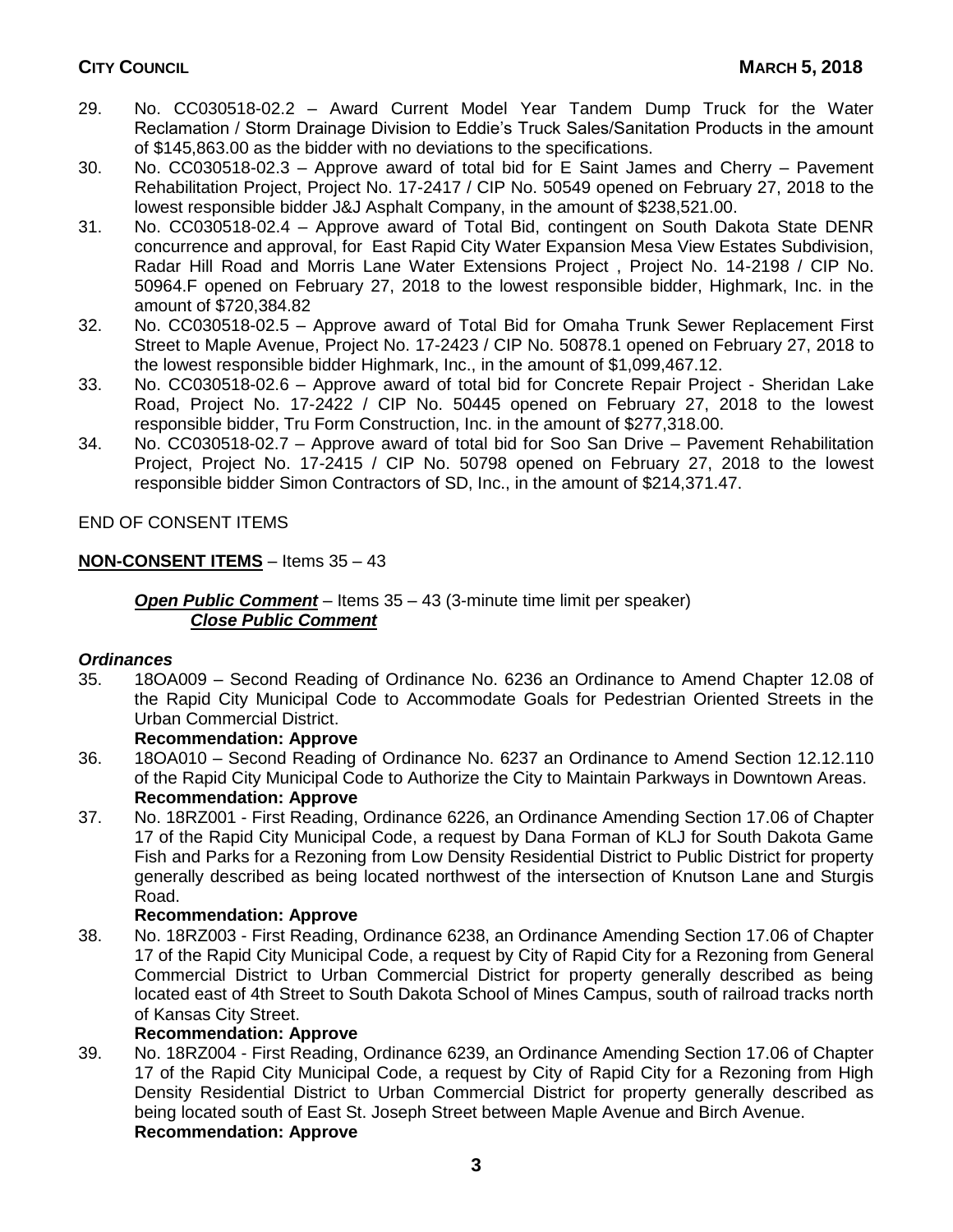40. No. 18RZ005 - First Reading, Ordinance 6240, an Ordinance Amending Section 17.06 of Chapter 17 of the Rapid City Municipal Code, a request by City of Rapid City for a Rezoning from Light Industrial District to Urban Commercial District for property generally described as being located north of Main Street between East Boulevard and Maple Avenue.

**Recommendation: Approve** 41. LF022818-05 – First Reading, Ordinance 6225, an Ordinance to Amend Provisions Concerning Appeals to the Building Board of Appeals by Amending Sections 15.04.120 and 15.04.130 of the Rapid City Municipal Code. **Recommendation: Approve**

# *Public Works Committee Items*

42. PW022718-08 – Appeal of Denied Exception Request from Prairie Valley Development Company, LLC to Waive the Requirement to Construct Curb, Gutter, Sidewalk and Street Light Conduit in Receda, Abelia and Mondo Streets (City File 18EX016), one Exception denied by staff out of two total Exceptions submitted for the project.

**Recommendation: Deny 3-2 with Modrick and Salamun opposed**

## *Legal & Finance Committee Items (NONE)*

## *CIP Committee Items (NONE)*

## *Community Planning & Development Services Department Items*

43. No. 18PL003 - A request by FMG Engineering for Peco Kid LLC for a Preliminary Subdivision Plan for proposed Lots A and B of Lot 3 of Tract C of Rushmore Center, generally described as being located east of Luna Avenue, south of Rushmore Crossing. **Recommendation: Approve with Stipulations**

#### *Other Board, Commission & Committee Items (NONE)*

#### *Bid Awards (NONE)*

#### *Alcoholic Beverage License Applications (NONE)*

*Reissuance Special Event*

#### *Mayor's Items (NONE)*

#### *Council Items & Liaison Reports (NONE)*

*Reconsideration Notices Motion for Delivery of Items from Committee*

## *Staff Items (NONE)*

## *Appeals (NONE)*

*Planning Commission Appeals License Appeals Sign Code Appeals Other Appeals Heard by the Council*

## **PUBLIC HEARING ITEMS** – Items 44 – 56

*Open Public Hearing (comment)* - *Items 44 –56* (3-minute time limit per speaker)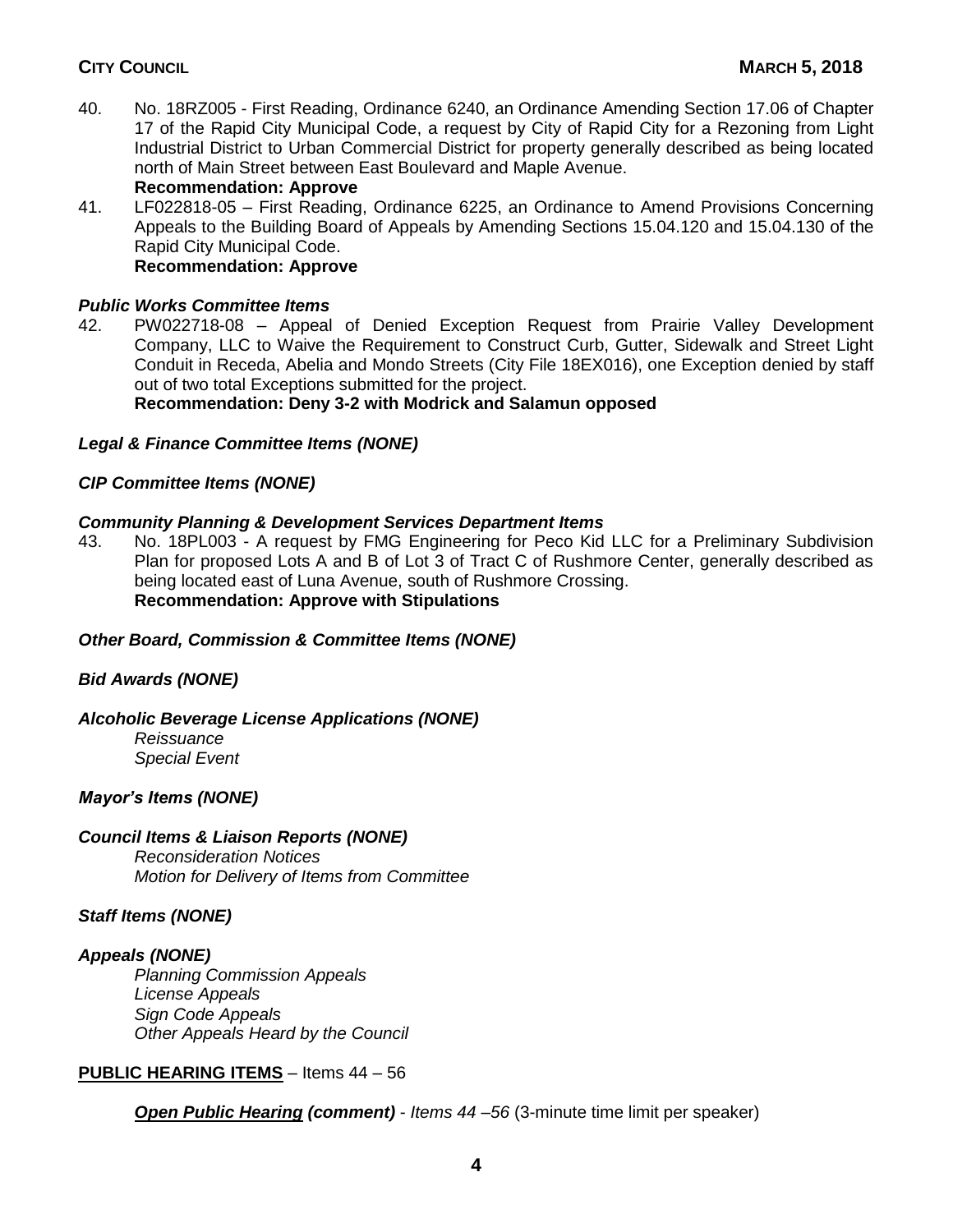# *Close Public Hearing (comment)* - *Items 44 – 56*

# **CONSENT PUBLIC HEARING ITEMS** – Items 44 – 45

# Remove Items from the "Consent Public Hearing Items" and Vote on Remaining Consent Items

# *Community Planning & Development Services Department Items (NONE)*

## *Alcohol Licenses*

- 44. Naja Shrine Temple for a SPECIAL EVENT On-Sale Dealer License for an Event Scheduled for March 17, 2018 at Rapid City Shrine Center, 4091 Sturgis Rd
- 45. Rapid City Extended Stay Inc. DBA Staybridge Suites Rapid City Rushmore, 1314 Luna Avenue for a Retail (on-off sale) Wine License and a Retail (on-off sale) Malt Beverage License

# *Assessment Rolls (NONE)*

# *Other Items Requiring Public Hearings (NONE)*

# END OF CONSENT PUBLIC HEARING CALENDAR

# **NON-CONSENT PUBLIC HEARING ITEMS** – Items 46 – 56

- 46. No. CC030518-04.1 Acknowledge Presentation and Public Hearing for SRF Application pertaining to the "East Rapid City Water System Expansion" **Recommendation: Acknowledge**
- 47. No. PW022718-09 Approve Resolution No. 2018-022 A Resolution Authorizing an Application for Financial Assistance, Authorizing the Execution and Submittal of the Application, and Designating an Authorized Representative to Certify and Sign Payment Requests. East Rapid City Water Expansion, Project No. 13-2107 / CIP No. 50964.

## **Recommendation: Send to Council without Recommendation**

48. No. 18RZ002 - Second Reading, Ordinance 6227, an Ordinance Amending Section 17.06 of Chapter 17 of the Rapid City Municipal Code, a request by TSP, Inc. for South Dakota School of Mines and Technology Foundation for a Rezoning from High Density Residential District to Office Commercial District for property generally described as being located at 324 E. Kansas City Street, 613 Birch Avenue and 615 Birch Avenue.

## **Recommendation: Approve**

- 49. 18OA001 Second Reading, Ordinance No. 6228, An Ordinance Amendment to Title 17 of the Rapid City Municipal Code by adding Chapter 17.66, Urban Commercial District **Recommendation: Approve**
- 50. 18OA002 Second Reading of Ordinance No. 6229 an Ordinance to Include Definitions for the Urban Commercial District by Amending Section 17.04 of the Rapid City Municipal Code. **Recommendation: Approve**
- 51. 18OA003 Second Reading of Ordinance No. 6230 an Ordinance Amendment to Title 17 of the Rapid City Municipal Code by amending Chapter 17.06. **Recommendation: Approve**
- 52. 18OA004 Second Reading of Ordinance No. 6231 an Ordinance to Amend Section 17.50.050 of the Rapid City Municipal Code to Allow for Administrative Dissolution of Planned Developments.

## **Recommendation: Approve**

53. 18OA005 – Second Reading of Ordinance No. 6232 an Ordinance Amendment to Modify Section 17.50.070 of the Rapid City Municipal Code. **Recommendation: Approve**